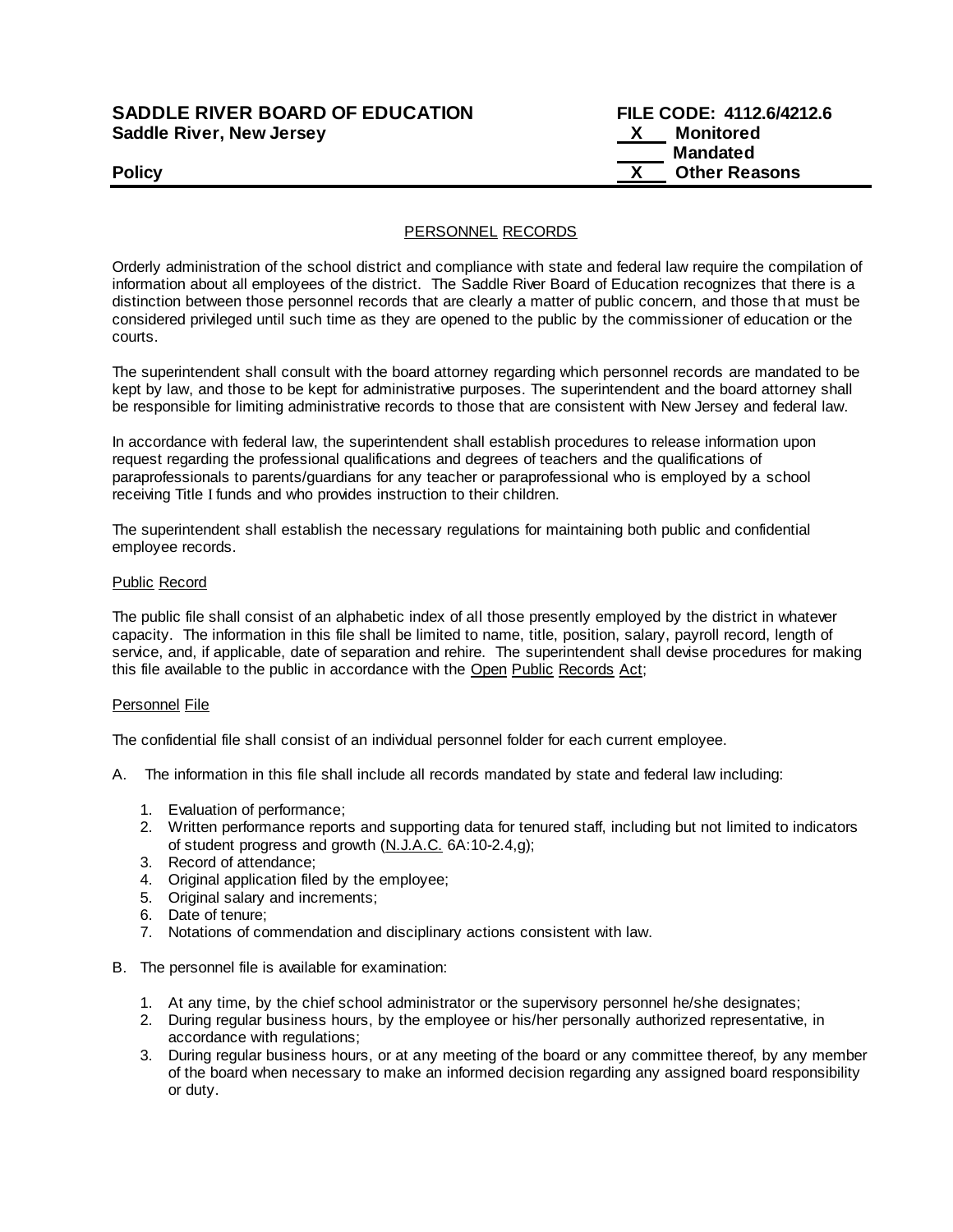# PERSONNEL RECORDS (continued)

## Health Record

Employee health records shall be maintained separately from other personnel files and in strict confidentiality. Only the employee, the chief medical inspector and the superintendent shall have access to an employee's medical file. To assure ready access in a medical emergency, the section of the medical record that contains the health history may also be shared with the building principal and the school nurse with the consent of the employee;

# Emergency Contact Information

Staff emergency contact cards for all employees shall be maintained by the superintendent and updated annually.

| Adopted:             | March 2007        |
|----------------------|-------------------|
| NJSBA Review/Update: | <b>April 2014</b> |
| Readopted:           | December 2014     |

## Key Words

Records, Personnel Records, Employee Records

| Legal References: N.J.S.A. 18A:6-7 | N.J.S.A. 18A:6-7a          | Oaths of persons employed in teaching capacities<br>Removal from personnel files of reference to complaint of<br>child abuse or neglect determined to be unfounded |
|------------------------------------|----------------------------|--------------------------------------------------------------------------------------------------------------------------------------------------------------------|
|                                    | N.J.S.A. 18A:6-11          | Written charges; written statement of evidence; filing;<br>statement of position by employee; certification of<br>determination; notice                            |
|                                    | N.J.S.A. 18A:11-1          | General mandatory powers and duties                                                                                                                                |
|                                    | N.J.S.A. 18A:54-20         | Powers of board (county vocational schools)                                                                                                                        |
|                                    | N.J.S.A. 47:1A et seg.     | Examination and copies of public records (Open Public<br>Records Act)                                                                                              |
|                                    | N.J.S.A. 47:3-15 et seq.   | Destruction of Public Records Law                                                                                                                                  |
|                                    | N.J.A.C. 6A:10-2.4         | Evaluation procedures for all teaching staff                                                                                                                       |
|                                    | N.J.A.C. 6A:32-6.1 et seq. | School Employee Physical Examinations                                                                                                                              |
|                                    | N.J.A.C. 12:100-4.2        | Safety and health standards for public employees<br>occupational exposure to bloodborne pathogens<br>(Adoption by reference)                                       |

29 CFR 1910.1030 - Bloodborne Pathogens Standard

No Child Left Behind Act of 2001, Pub. L. 107-110, 20 U.S.C.A. 6301 et seq.

 Executive Order No. 9, September 30, 1963; modified by Executive Order No. 11, November 15, 1974

Citizens for Better Education v. Camden Bd. of Ed., 124 N.J. Super. 523 (App. Div. 1973)

Trenton Times Corp. v. Trenton Bd. of Ed., 138 N.J. Super. 357 (App. Div. 1976)

Nero v. Hyland, 76 N.J. 213 (1978), revd 146 N.J. Super. 46 (App. Div. 1977), 136 N.J. Super. 537 (Law Div. 1975)

Brick Township Education Association v. Brick Township Bd. of Ed., 1974 S.L.D. 111

Sayreville Education Association v. Sayreville Bd. of Ed., 1971 S.L.D. 197